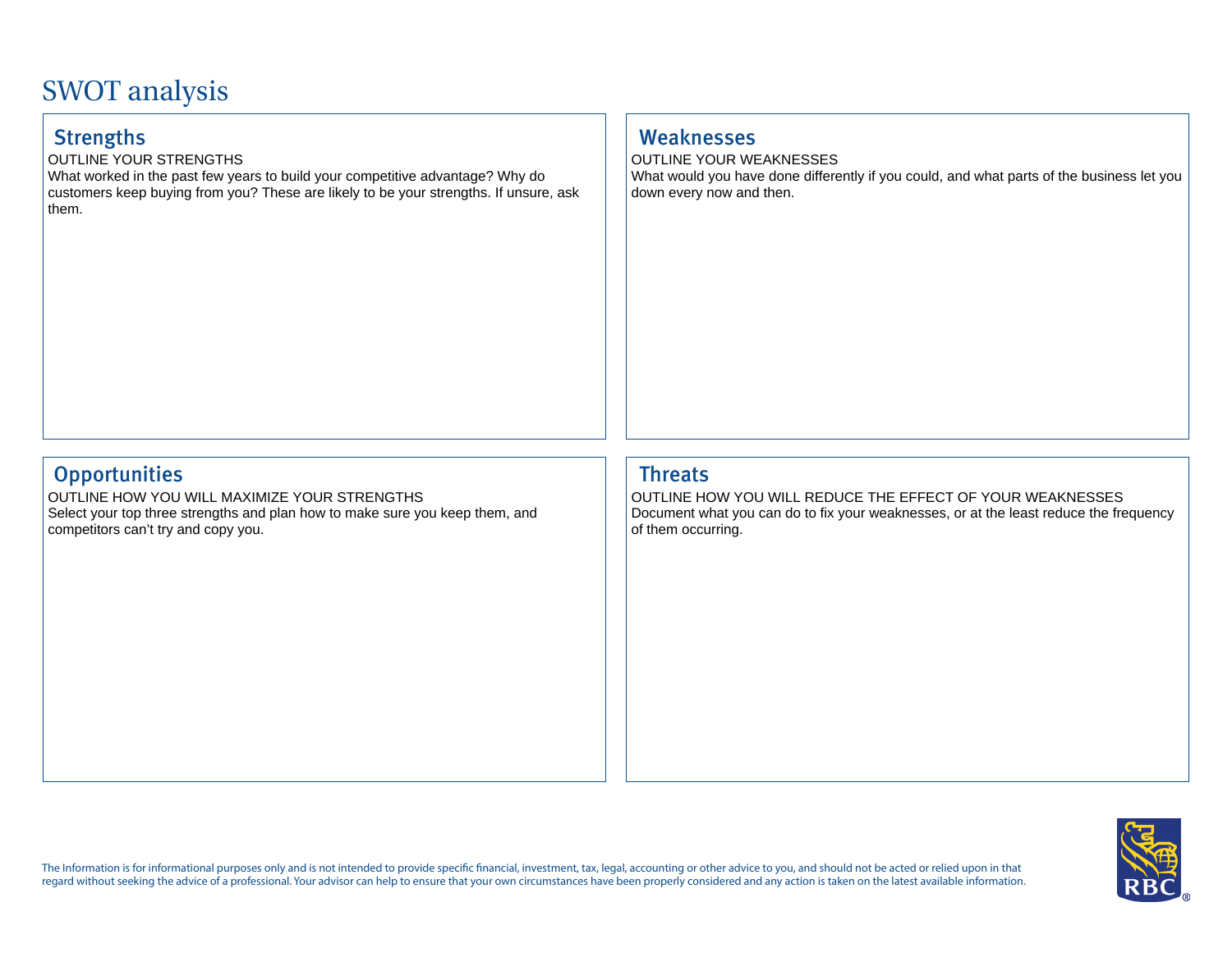## SWOT review

OUTLINE YOUR OPPORTUNITIES

What is happening that you believe you'll need to be part of in the next 1, 2 or 5 years?

## Strengths Weaknesses

OUTLINE YOUR THREATS What is happening to your business or your industry that is outside your control, and threatens sales?

## Opportunities **Threats**

OUTLINE HOW YOU WILL MAXIMIZE YOUR OPPORTUNITIES Document the steps you'll need to take and decide what resources you'll need to take advantage of these opportunities as they present themselves.

OUTLINE HOW YOU WILL REDUCE THE IMPACT OF THE THREATS Describe the steps you'll need to take to reduce the chance of these threats impacting on your business.



The Information is for informational purposes only and is not intended to provide specific financial, investment, tax, legal, accounting or other advice to you, and should not be acted or relied upon in that regard without seeking the advice of a professional. Your advisor can help to ensure that your own circumstances have been properly considered and any action is taken on the latest available information.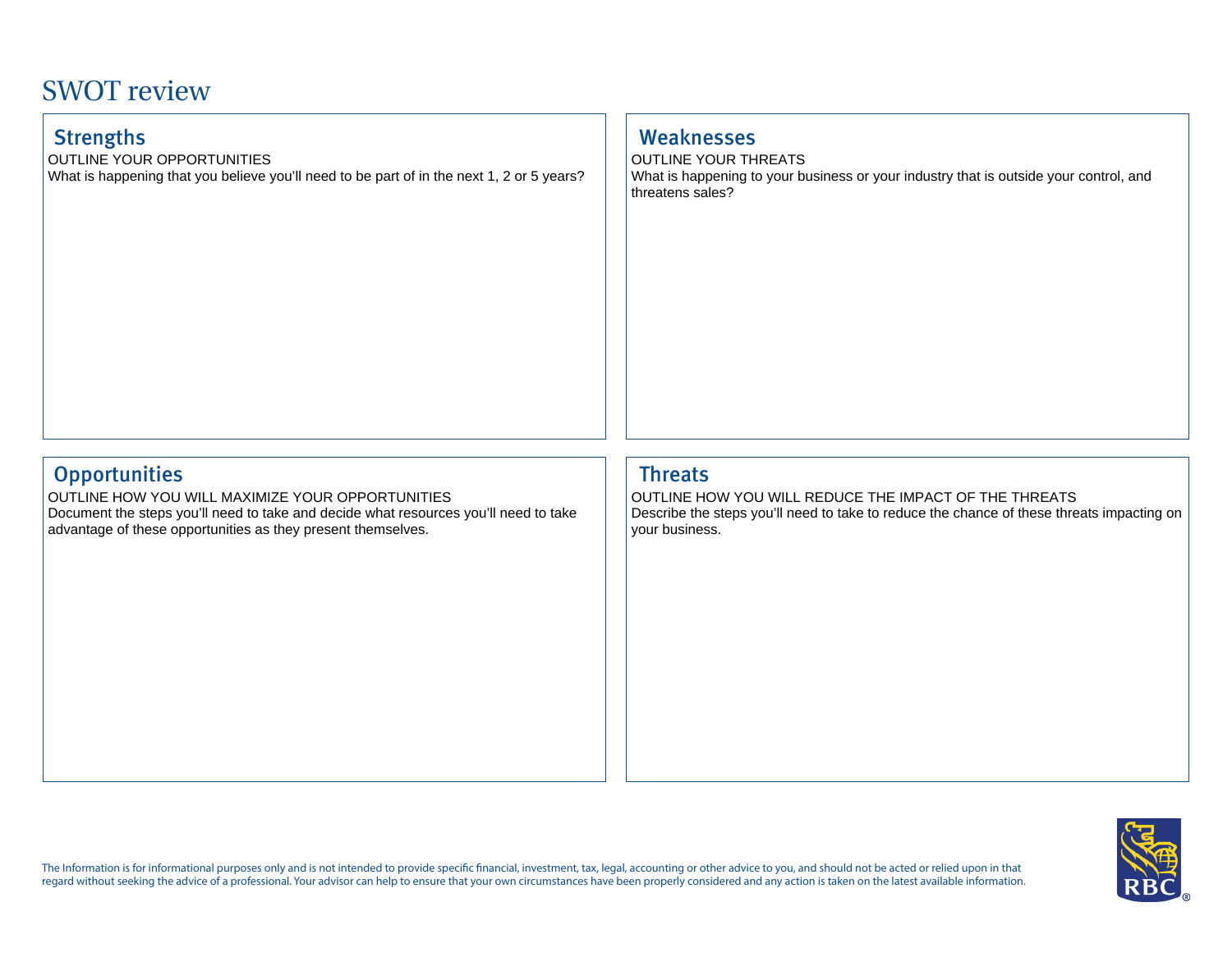# Fine tune your growth strategy

The SWOT analysis tool is ideal to help business owners make better decisions regarding the future of their business. After you've been in business for a period of time, you'll be in a better position to reflect on the specific SWOT aspects that relate to your industry.

Strengths – top strengths or benefits of your business, and how you can protect and enhance them.

Weaknesses – your weaknesses or issues, and how you can minimize them or do better.

Opportunities – top opportunities for your business and how you can access and take advantage of them.

Threats – your top threats, and how you can minimize them and do better.

Our SWOT template will help you to identify each of these characteristics for your business so that you can better understand what you're doing well, what you could improve, and which external factors could affect your business.

#### Understanding the SWOT matrix

The concept seems simple, which is one of the reasons it's such an effective tool for business analysis.



First, we look at the grid horizontally. The top row – strengths and weaknesses – are internal factors that you have some control over. Strengths might include highly trained and experienced staff, strong brand awareness or a great location. Examples of weaknesses could be quality issues, logistical problems, or poor service standards.

The bottom row represents external factors that are outside your control. For example, a threat might be a competitor trying to lure away your best employees, whereas an opportunity could be a new technology changing how a process is done.

Now it's time to look at the matrix vertically. The first column – strengths and opportunities – are both positive factors. They are helpful. The second column lists the issue's weaknesses and threats, both of which are negative and harmful.